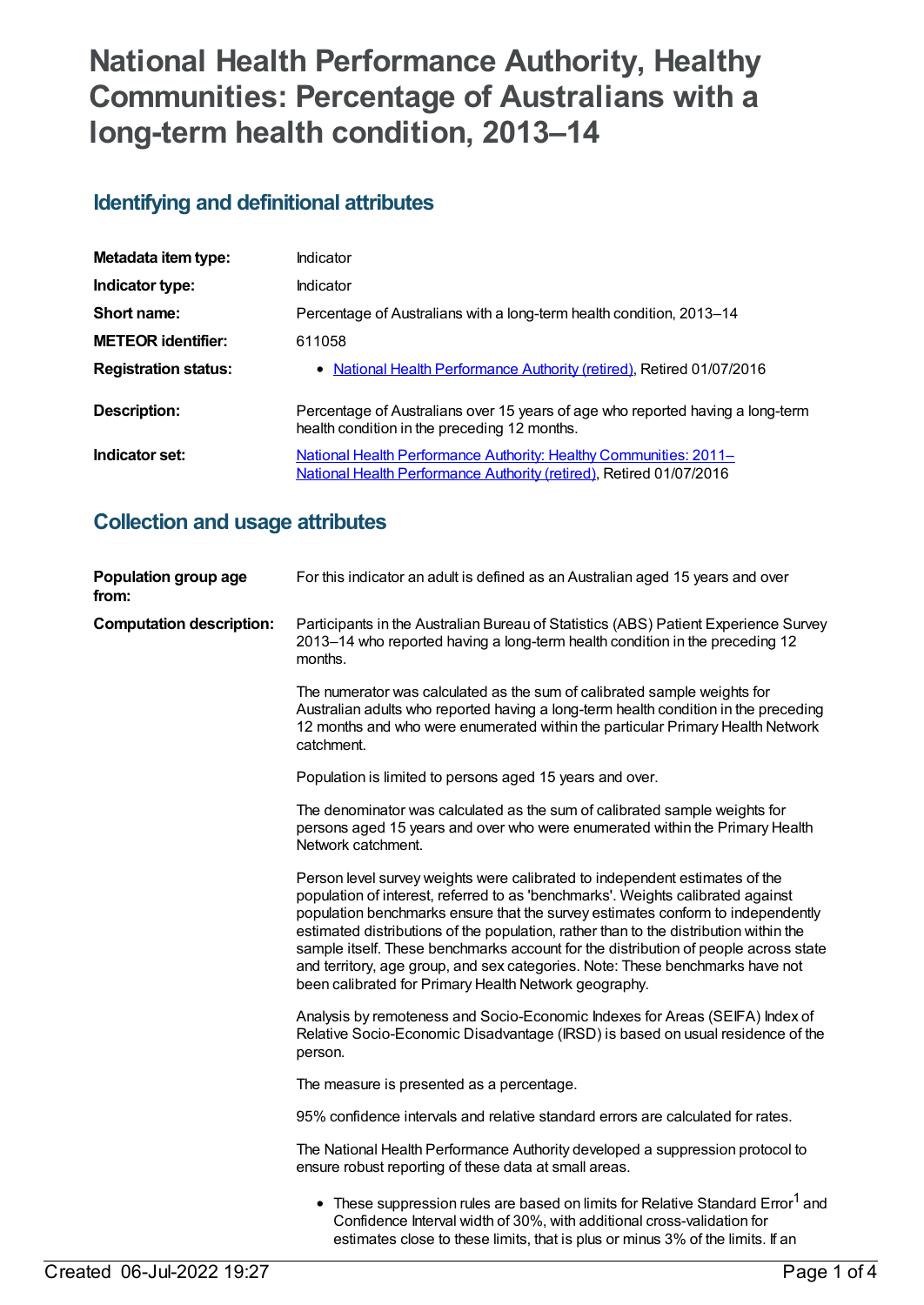|                                 | estimate was marginal <sup>2</sup> with respect to Relative Standard Error, the<br>Confidence Interval width was used as the deciding factor. If an estimate was<br>marginal <sup>2</sup> with respect to Confidence Interval width, then Relative Standard<br>Error is used as the deciding factor<br>• Data were supressed based on the following rules:                                                                                                                                                                 |
|---------------------------------|----------------------------------------------------------------------------------------------------------------------------------------------------------------------------------------------------------------------------------------------------------------------------------------------------------------------------------------------------------------------------------------------------------------------------------------------------------------------------------------------------------------------------|
|                                 | - Relative Standard Error of 33% or greater, or                                                                                                                                                                                                                                                                                                                                                                                                                                                                            |
|                                 | - Confidence Interval (95%) width of 33% or greater, or                                                                                                                                                                                                                                                                                                                                                                                                                                                                    |
|                                 | - Relative Standard Error between 27% and 33%, with significantly <sup>3</sup> wider<br>Confidence Interval width than the average for that indicator, or                                                                                                                                                                                                                                                                                                                                                                  |
|                                 | - Confidence Interval width between 27% and 33%, with significantly <sup>3</sup> wider<br>Relative Standard Error than the average for that indicator.                                                                                                                                                                                                                                                                                                                                                                     |
|                                 | 1. For a dichotomous proportion, Relative Standard Error can be defined as the ratio of the standard<br>error and the minimum of the estimate and its complement (100%-estimate).                                                                                                                                                                                                                                                                                                                                          |
|                                 | 2. In this context, marginal is defined as within 10% of the 30% limit, or +/-3%                                                                                                                                                                                                                                                                                                                                                                                                                                           |
|                                 | 3. In this context, statistical significance is defined as at least two standard deviations above<br>average.                                                                                                                                                                                                                                                                                                                                                                                                              |
|                                 | The ABS Patient Experience survey does not include individuals living in discrete<br>indigenous communities. As a result, estimates derived for Northern Territory may<br>not be adequately representative. Results for Northern Territory have been<br>excluded from the tables and maps on the www.MyHealthyCommunities.gov.au<br>website. Data for Northern Territory (excluding discrete indigenous communities)<br>are available in the excel downloads available via the<br>www.MyHealthyCommunities.gov.au website. |
| <b>Computation:</b>             | (Numerator ÷ Denominator) x 100                                                                                                                                                                                                                                                                                                                                                                                                                                                                                            |
| Numerator:                      | Number of Australians aged 15 years and over who reported having a long-term<br>health condition in the preceding 12 months.                                                                                                                                                                                                                                                                                                                                                                                               |
| <b>Numerator data elements:</b> | Data Element / Data Set-                                                                                                                                                                                                                                                                                                                                                                                                                                                                                                   |
|                                 | Person-age, total years N[NN]                                                                                                                                                                                                                                                                                                                                                                                                                                                                                              |
|                                 | Data Source                                                                                                                                                                                                                                                                                                                                                                                                                                                                                                                |
|                                 | <b>ABS Patient Experience Survey (PEx)</b>                                                                                                                                                                                                                                                                                                                                                                                                                                                                                 |
|                                 | Guide for use                                                                                                                                                                                                                                                                                                                                                                                                                                                                                                              |
|                                 | Data source type: Survey                                                                                                                                                                                                                                                                                                                                                                                                                                                                                                   |
|                                 | Data Element / Data Set                                                                                                                                                                                                                                                                                                                                                                                                                                                                                                    |
|                                 |                                                                                                                                                                                                                                                                                                                                                                                                                                                                                                                            |
|                                 | Person-self-reported with a long-term health condition, yes/no code N                                                                                                                                                                                                                                                                                                                                                                                                                                                      |
|                                 | Data Source                                                                                                                                                                                                                                                                                                                                                                                                                                                                                                                |
|                                 | <b>ABS Patient Experience Survey (PEx)</b>                                                                                                                                                                                                                                                                                                                                                                                                                                                                                 |
|                                 | Guide for use                                                                                                                                                                                                                                                                                                                                                                                                                                                                                                              |
|                                 | Data source type: Survey                                                                                                                                                                                                                                                                                                                                                                                                                                                                                                   |
| Denominator:                    | Total number of persons aged 15 years and over who were enumerated within the<br>Primary Health Network catchment.                                                                                                                                                                                                                                                                                                                                                                                                         |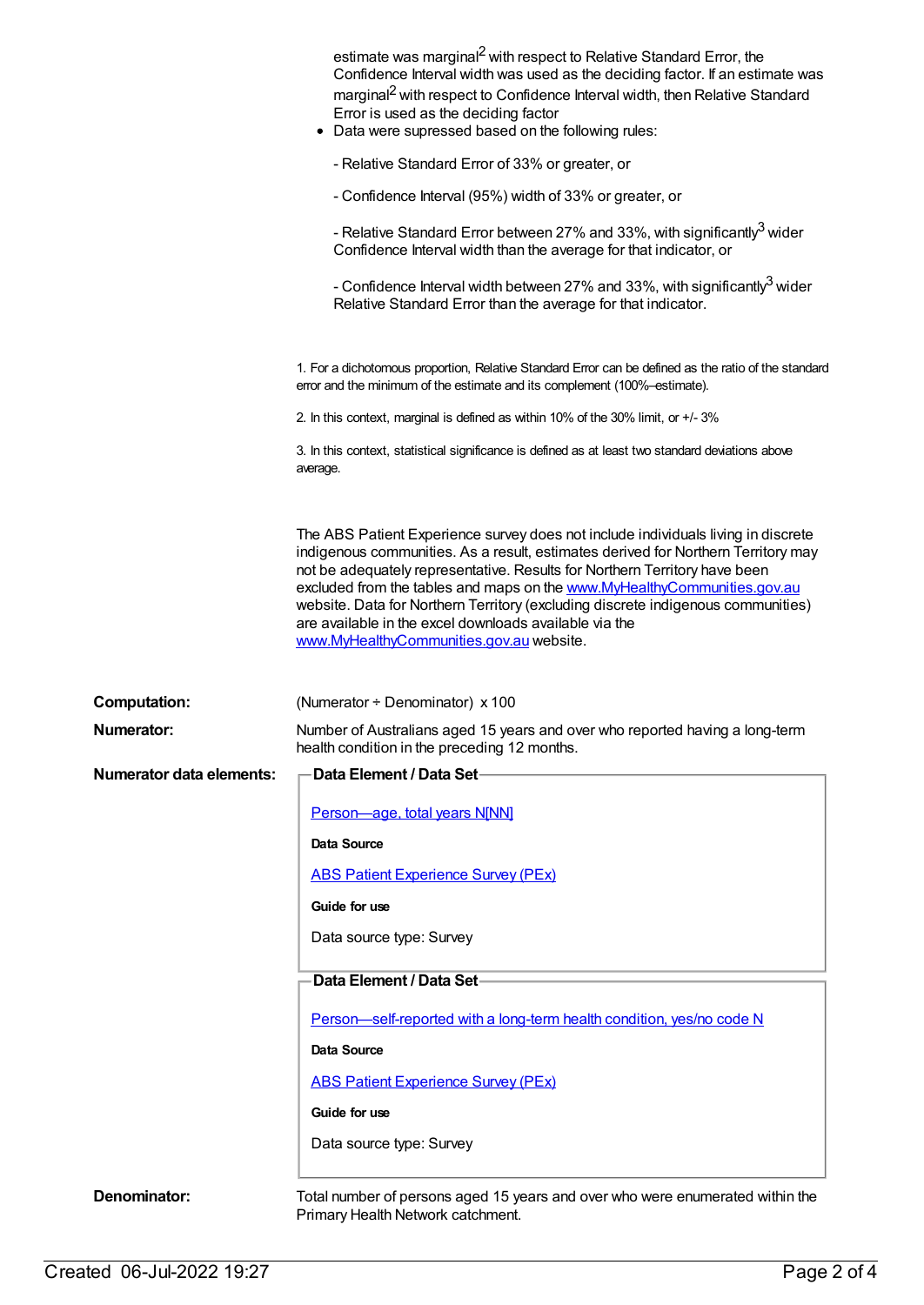| Denominator data<br>elements:           | Data Element / Data Set-                                                              |
|-----------------------------------------|---------------------------------------------------------------------------------------|
|                                         | Data Source                                                                           |
|                                         | <b>ABS Patient Experience Survey (PEx)</b>                                            |
|                                         | Guide for use                                                                         |
|                                         | Data source type: Survey                                                              |
| Disaggregation:                         | By Primary Health Network catchment.                                                  |
| <b>Disaggregation data</b><br>elements: | Data Element / Data Set-                                                              |
|                                         | Administrative health region-Primary Health Network identifier, code<br><b>AAANNN</b> |

## **Representational attributes**

| <b>Representation class:</b> | Percentage |
|------------------------------|------------|
| Data type:                   | Real       |
| Unit of measure:             | Person     |
| Format:                      | N[NN].N    |

#### **Indicator conceptual framework**

| <b>Framework and</b> | <b>PAF-Equity of access</b> |
|----------------------|-----------------------------|
| dimensions:          |                             |

#### **Data source attributes**

| Data sources:                            | Data Source                                |
|------------------------------------------|--------------------------------------------|
|                                          | <b>ABS Patient Experience Survey (PEx)</b> |
|                                          | <b>Frequency</b>                           |
|                                          | Annual                                     |
|                                          | Data custodian                             |
|                                          | <b>Australian Bureau of Statistics</b>     |
| Alala a shekarar 1114 - a titullar sha a |                                            |

#### **Accountability attributes**

| <b>Reporting requirements:</b>                         | National Health Performance Authority - Performance and Accountability<br>Framework |
|--------------------------------------------------------|-------------------------------------------------------------------------------------|
| <b>Organisation responsible</b><br>for providing data: | <b>Australian Bureau of Statistics</b>                                              |
| <b>Accountability:</b>                                 | National Health Performance Authority                                               |
| Release date:                                          | 01/10/2015                                                                          |

#### **Source and reference attributes**

| <b>Submitting organisation:</b> | National Health Performance Authority                                               |
|---------------------------------|-------------------------------------------------------------------------------------|
| Origin:                         | <b>Healthy Communities</b>                                                          |
| Reference documents:            | National Health Performance Authority - Performance and Accountability<br>Framework |